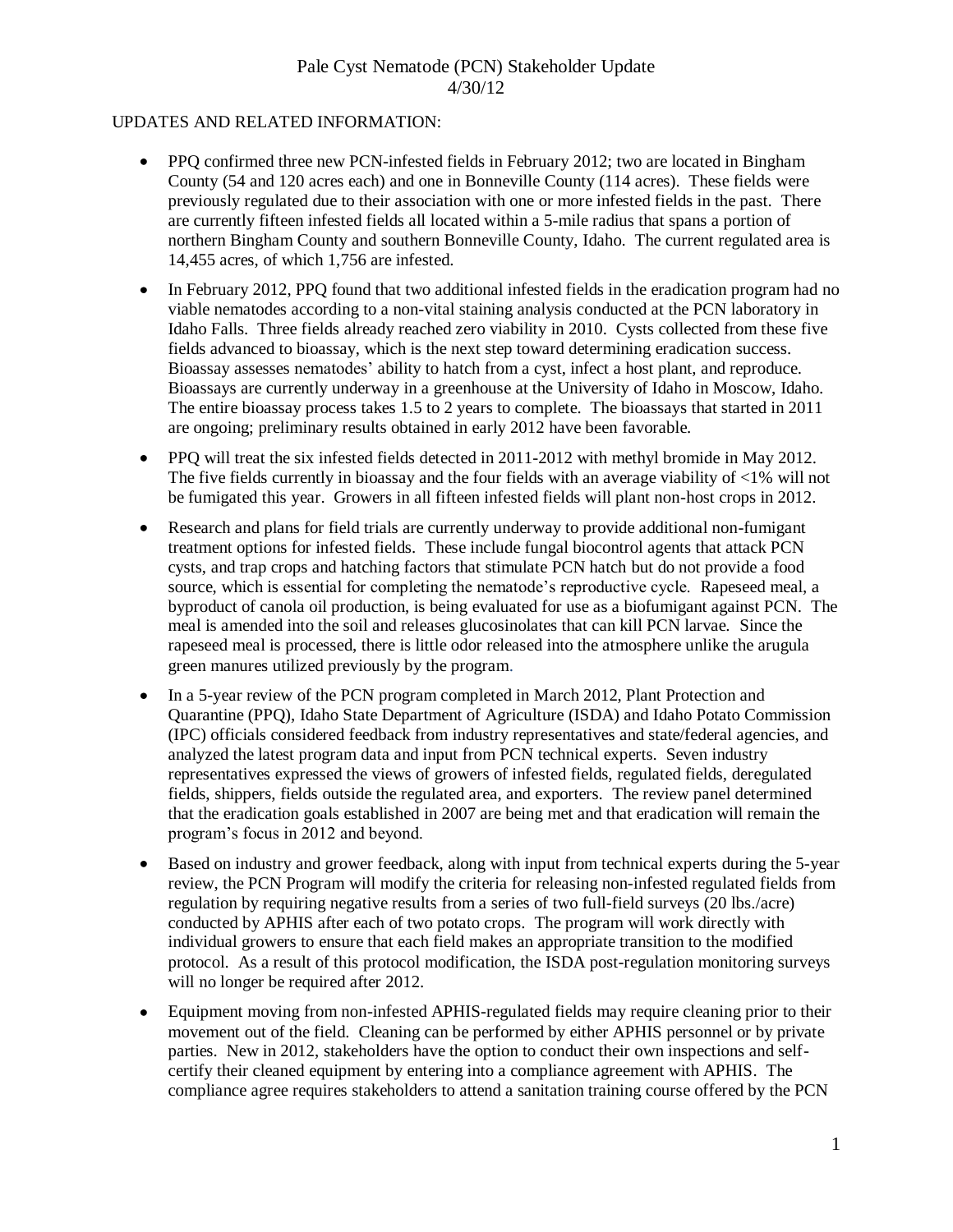Program and to document information about equipment sanitation and movement. For more information about self-certification or to sign up for sanitation training, please contact the program office at (208) 522-2431.

### SAMPLING INFORMATION:

- To date, the PCN Program has collected more than 347,000 soil samples in Idaho to ensure Idaho's freedom from PCN outside of the 15 known infested fields.
- More than 62,000 samples have been collected from the eradication fields in order to monitor eradication progress and to provide cysts to several institutions for PCN research.
- To date, the PCN laboratory in Idaho Falls has screened more than 300,000 soil samples collected in Idaho and approximately 42,500 samples from other potato-producing states. There have been no pale cyst nematode detections in the U.S. outside of Idaho.
- Since program inception, the viability of 696 cyst samples collected from infested fields has been analyzed before and after fumigation treatments. The average viability of PCN in the treated fields has declined by more than 99% since eradication treatments began.
- Since 2009, approximately 54,500 soil samples have been collected in support of the ISDA's post-regulation survey of fields deregulated by the USDA.
- At growers' and shippers' request, ISDA is sampling fields growing potatoes in 2012 that are destined for export to Mexico. Fields must be sampled at least one week prior to planting and have negative PCN lab results to be eligible for export. Ideally, fields should be signed up and sampled the fall before a potato crop is planted to ensure ample time for survey planning and lab processing. Contact the PCN Program office (208-522-2431) to make an export survey request.

## PROGRAM CHRONOLOGY:

#### Infested field detections and regulatory response:

On April 19, 2006, officials of USDA's Animal and Plant Health Inspection Service (APHIS) and the Idaho State Department of Agriculture (ISDA) announced the detection of pale cyst nematode (PCN), *Globodera pallida*, a major pest of potato crops. This was the first detection of the pest in the United States. The nematode cysts were detected during a routine survey of tare soil at an ISDA grader facility in eastern Idaho. Subsequent 2006 surveying to determine the possible origin and distribution of the pest in Idaho confirmed seven PCN-positive fields, all located in close proximity, within Bingham and Bonneville Counties, Idaho. In response to the detection, Canada, Mexico and Korea shut off importation of potatoes from Idaho, while Japan cut off importation of potatoes from the entire U.S.

On August 28, 2006, the positive fields and an area surrounding the fields were placed under a Federal Domestic Quarantine Order and parallel State Rule establishing restrictions on planting and interstate/intrastate movement of certain regulated articles from/within Idaho in order to prevent the spread of PCN.

A trace of seed sources for the positive fields did not yield any evidence that seed was the source of infestation. Over 90% of the 2006 Idaho certified seed potato crop was surveyed and found negative for PCN. Other sources of introduction such as imported farm equipment, nursery stock, foreign flower bulbs, and other soil bearing items were investigated without providing any leads as to the origin of the infestation. As a result of the extensive surveying, negative test results and the regulatory actions of USDA and ISDA, Canada, Mexico, and Korea reopened their markets to Idaho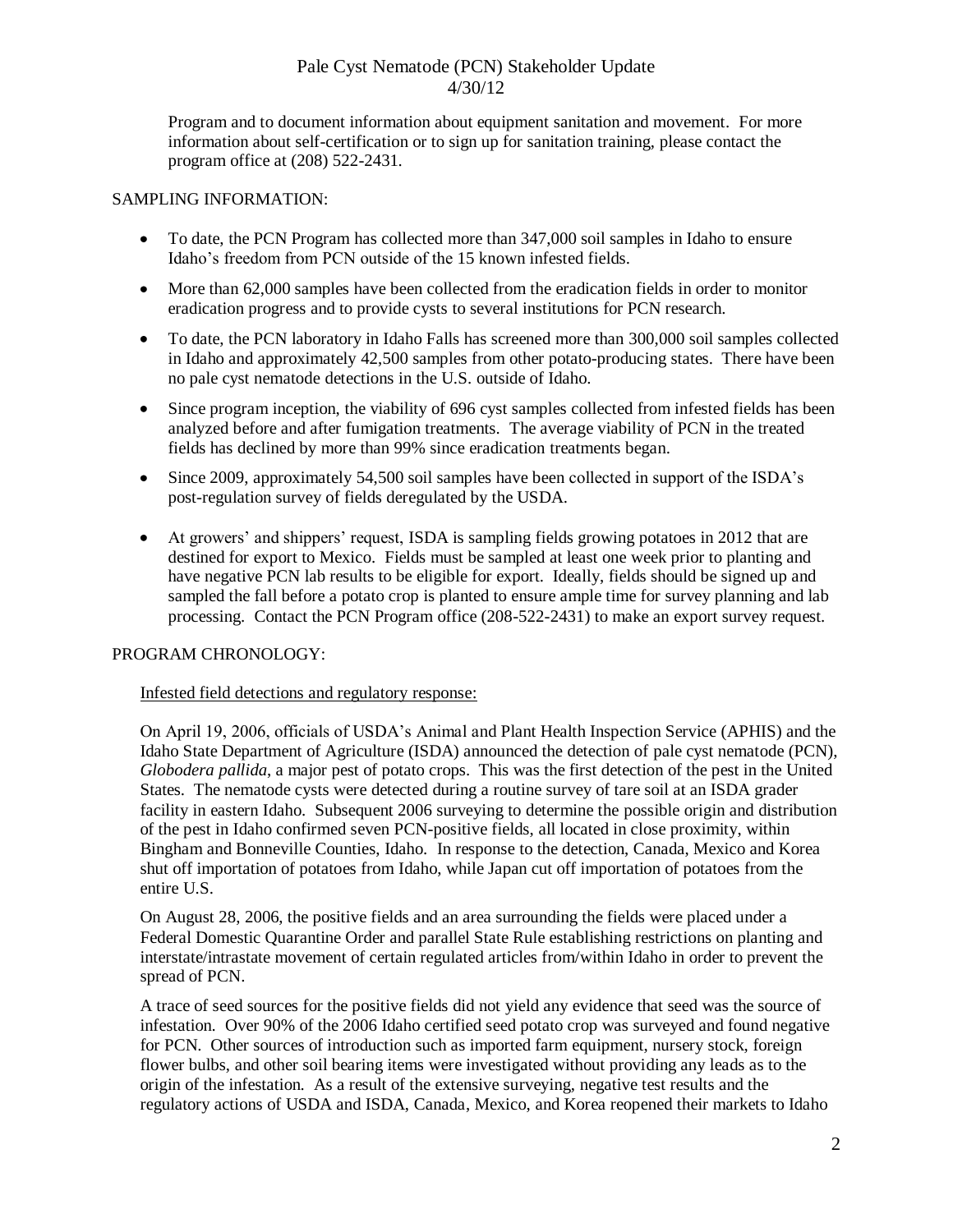potatoes with some restrictions. Japan allows potatoes from the U.S. except for Idaho, provided the product is not from Idaho seed.

On November 1, 2007 a Federal Interim Rule and Idaho State Rule went into effect, providing a framework for continued protection of Idaho and U.S. potato interests. In an effort to provide the best protection possible to the potato production and marketing system, the federal interim rule defined a regulated area in Bingham, Bonneville, and Jefferson Counties based on their associations with infested fields and production of a host crop within the past 10 years. Approximately 15,300 acres were added to the regulated area in response to the publication of the Interim Rule. Approximately 5,700 acres regulated by the Federal Order in August of 2006 were released from regulated status because they had no known association with the infested fields. Additionally, corn and small grain were removed from the list of regulated articles; peas and beans were added to the list of regulated articles.

On November 28, 2007, APHIS confirmed PCN in an additional field in Bingham County, Idaho as a result of continued intensive delimitation sampling. This find represented the 8<sup>th</sup> PCN-infested field found in Idaho. The field had been regulated since August 28, 2006 under the Federal Order, Interim Rule, and Idaho State Rules covering PCN in Idaho. The field is adjacent to two other infested fields. In response to discovering the  $8<sup>th</sup>$  infested field, approximately 267 acres of farmland in parts of Bingham and Bonneville Counties were added to the regulated area. These fields became regulated due to having been farmed by a common operator in the same year as the  $8<sup>th</sup>$  infested field and because they had at least one potato crop in the last ten years.

On December 11, 2008, APHIS confirmed PCN in another field located in Bingham County, Idaho as a result of continued intensive delimitation sampling. This find represented the 9<sup>th</sup> PCN-infested field in the regulated area in Idaho and is in close proximity to the other infested fields. The field has been regulated since August 28, 2006 under the Federal Order, Interim Rule, and Idaho State Rules covering PCN in Idaho. In response to discovering the  $9<sup>th</sup>$  infested field, approximately 4,800 acres of farmland in parts of Bingham and Bonneville Counties were added to the regulated area. These fields became regulated due to having been farmed by a common operator in the same year as the  $9<sup>th</sup>$ infested field and because they had at least one potato crop in the last ten years.

On April 29, 2009 APHIS published a Final Rule for PCN with three changes; 1) referring to the nematode of concern, *Globodera pallida*, by the common name "pale cyst nematode" rather than by the name "potato cyst nematode;" 2) allows the movement of *Phaseolus* species (beans) and *Pisum* species (peas) under the same conditions that apply to the movement of other crops to which soil is often attached; 3) requires that a protocol approved by the Administrator as sufficient to support removal of infested fields from quarantine, rather than a 3-year biosecurity protocol, be completed in order to remove an infested field from quarantine. The change specifying a protocol approved by the Administrator provides an opportunity to amend the requirements for removal of infested fields from quarantine in a more streamlined manner. PCN officials do not anticipate this change will have any negative effect on the quarantine removal program.

On March 18, 2011, APHIS confirmed PCN in an additional field located in Bonneville County. This find represented the  $10<sup>th</sup>$  PCN-infested field in Idaho. The 175-acre field is located about 1.5 miles from the nearest infested field. The detection was made in samples collected in 2010 as part of ongoing cooperative monitoring efforts by APHIS and the Idaho State Department of Agriculture (ISDA). In response to the  $10^{th}$  field detection, approximately 6,500 acres in Bingham and Bonneville County became regulated due to having been farmed by a common operator in the same year as the  $10<sup>th</sup>$  infested field and because they had at least one potato crop in the last ten years.

PPO confirmed an 11<sup>th</sup> and 12<sup>th</sup> PCN-infested field in Bonneville County, Idaho on August 17<sup>th</sup>, and September  $16<sup>th</sup>$ , 2011, respectively. Prior to their detection, these two fields (150 and 42 acres each) were regulated due to their association with one or more infested fields in the past.